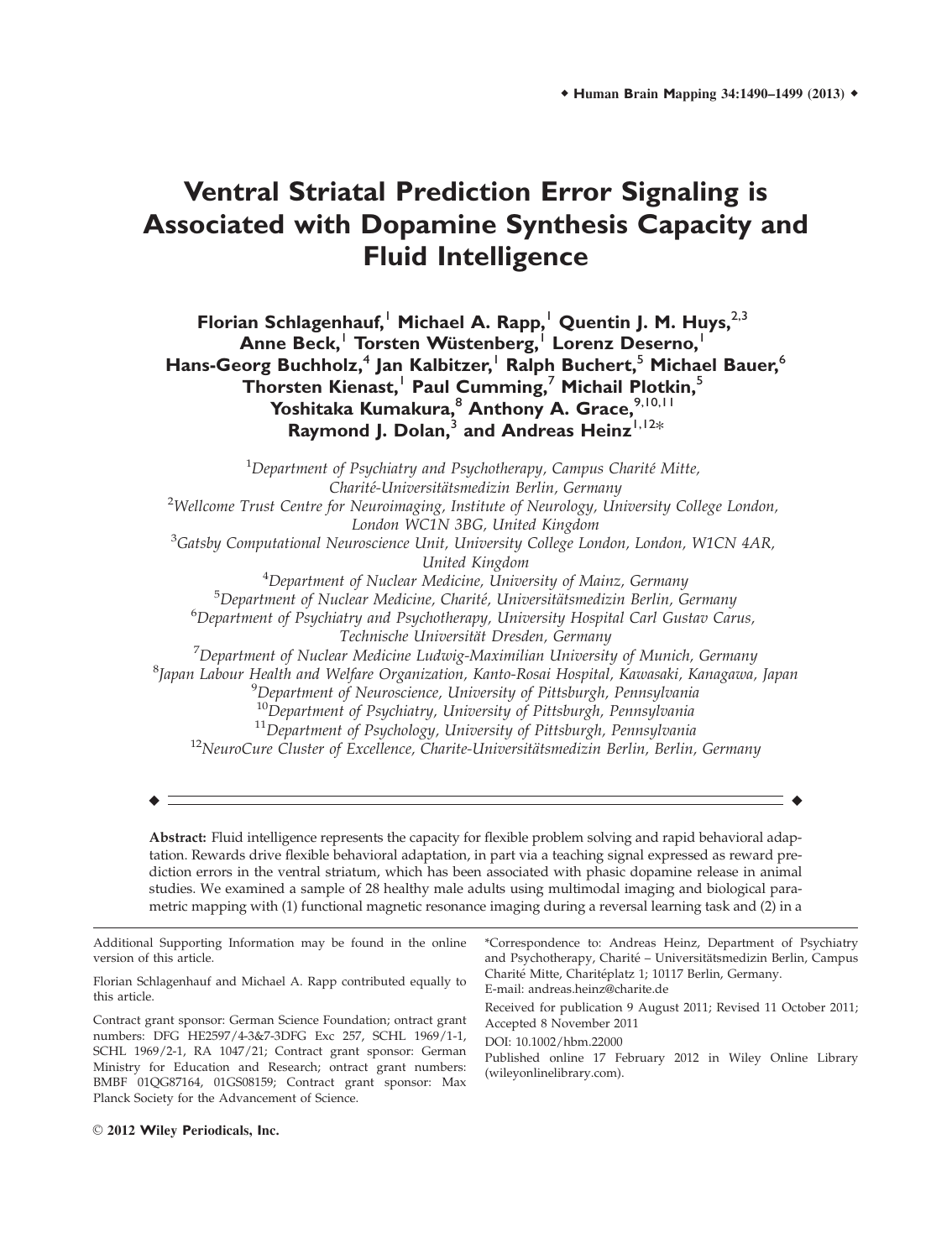subsample of 17 subjects also with positron emission tomography using  $6-[$ <sup>18</sup>F]fluoro-L-DOPA to assess dopamine synthesis capacity. Fluid intelligence was measured using a battery of nine standard neuropsychological tests. Ventral striatal BOLD correlates of reward prediction errors were positively correlated with fluid intelligence and, in the right ventral striatum, also inversely correlated with dopamine synthesis capacity (FDOPA  $K_{\text{in}}^{\text{app}}$ ). When exploring aspects of fluid intelligence, we observed that prediction error signaling correlates with complex attention and reasoning. These findings indicate that individual differences in the capacity for flexible problem solving relate to ventral striatal activation during reward-related learning, which in turn proved to be inversely associated with ventral striatal dopamine synthesis capacity. Hum Brain Mapp 34:1490-1499, 2013. © 2012 Wiley Periodicals, Inc.

Key words: prediction error; dopamine synthesis; fluid intelligence; ventral striatum; fMRI; FDOPA PET

r r

# **INTRODUCTION**

The fluid intelligence quotient (fluid IQ) [Horn and Cattell, 1966; Sternberg, 2000] represents the capacity of an individual for interpreting novel stimuli and flexible behavioral adaptation, whereas crystallized IQ reflects learning over the lifespan and has been associated with a neurobiological signature expressed in cortical structure [Choi et al., 2008]. Fluid IQ is a general factor comprising attributes such as attention, cognitive speed, working memory, reasoning, and episodic memory, which have been linked to activation in brain areas such as the dorsolateral prefrontal cortex (dlPFC) [Fuster, 2000; Goldman-Rakic et al., 2000] and striatum [Cools et al., 2008; Landau et al., 2009]. Fluid IQ declines over the human lifespan [Salthouse, 1992], and it has been suggested that individual differences in cognitive functions such as cognitive speed and working memory performance are associated with alterations in dopaminergic neurotransmission in the striatum [Cools et al., 2008; Landau et al., 2009; Salthouse, 1992].

In animal studies of reward-related learning, the firing properties of dopaminergic midbrain neurons correlate with trial-by-trial changes in errors of reward prediction (PEs), which reflect the difference between the expected reward and the reinforcement that was actually received [Schultz et al., 1997]. This finding was paralleled in human neuroimaging studies, which showed that functional activity in ventral striatum (VS), a target area of dopaminergic midbrain neurons, is correlated with PEs [O'Doherty, 2004;Pessiglione et al., 2006]. PE signals can be used to update the reward values of stimuli or actions in striatum [e.g., Frank and Claus, 2006] and hence play a key role in trial-and-error learning. As such, they are a key force driving flexible adaptation [Frank and Claus, 2006], and are intimately related to broad aspects of decision making in disease [Murray et al., 2008;Park et al., 2010] and across the life span [Lindenberger and Baltes, 1997].

Despite these findings, a relationship between individual differences in fluid IQ, reward-related learning and dopamine neurotransmission has not yet been formally demonstrated. In this study, our main aim was to relate blood oxygen level-dependent (BOLD) VS PE signals derived from a model-based analysis of learning performance dur-

ing a reversal learning task [Park et al., 2010] with (1) individual differences in a composite measure of fluid IQ [Lindenberger and Baltes, 1997] and (2) VS dopamine synthesis capacity as measured with positron emission tomography (PET) with 6-[<sup>18</sup>F]fluoro-L-DOPA [Kienast et al., 2008]. We used biological parametric mapping to test for an association between functional magnetic resonance imaging (fMRI) and PET data in a voxel-wise manner while controlling for gray matter volume differences.

## **MATERIALS AND METHODS**

#### **Subjects and Screening Instruments**

A previously unpublished sample of 28 right-handed healthy men with a mean age of 36.9 years  $(SD = 12.4;$ range, 22–61) underwent fMRI and neuropsychological testing. A subgroup of 17 participants (39.4 years  $SD =$ 12.1; range, 19–61 years) was also investigated with FDOPA PET. Subjects with Axis I and II psychiatric disorders according to DSM IV were excluded through the Structured Clinical Interview [First et al., 2001;First et al., 1997] and drug abuse was further excluded with urine tests. The study was approved by the local Ethics Committee of the Charité – Universitätsmedizin Berlin according to the Declaration of Helsinki, and written informed consent was obtained from all participants.

# **Neuropsychological Assessment and Intelligence Measures**

A neuropsychological battery was given during an initial session within two months of PET and fMRI measurements. Components of fluid and crystallized IQ were measured with an adaptation of the standard battery used in the Berlin Aging Study [Lindenberger and Baltes, 1997]. Fluid IQ was measured with a battery of nine tests comprising cognitive speed (i.e., the Digit Symbol Substitution test [Wechsler, 1955]; Reitan Trailmaking test, part A [REI-TAN, 1955]), attention and executive function (Reitan Trailmaking test, part B [Reitan, 1955]; Stroop color-word interference test [Stroop, 1935]), working memory (forward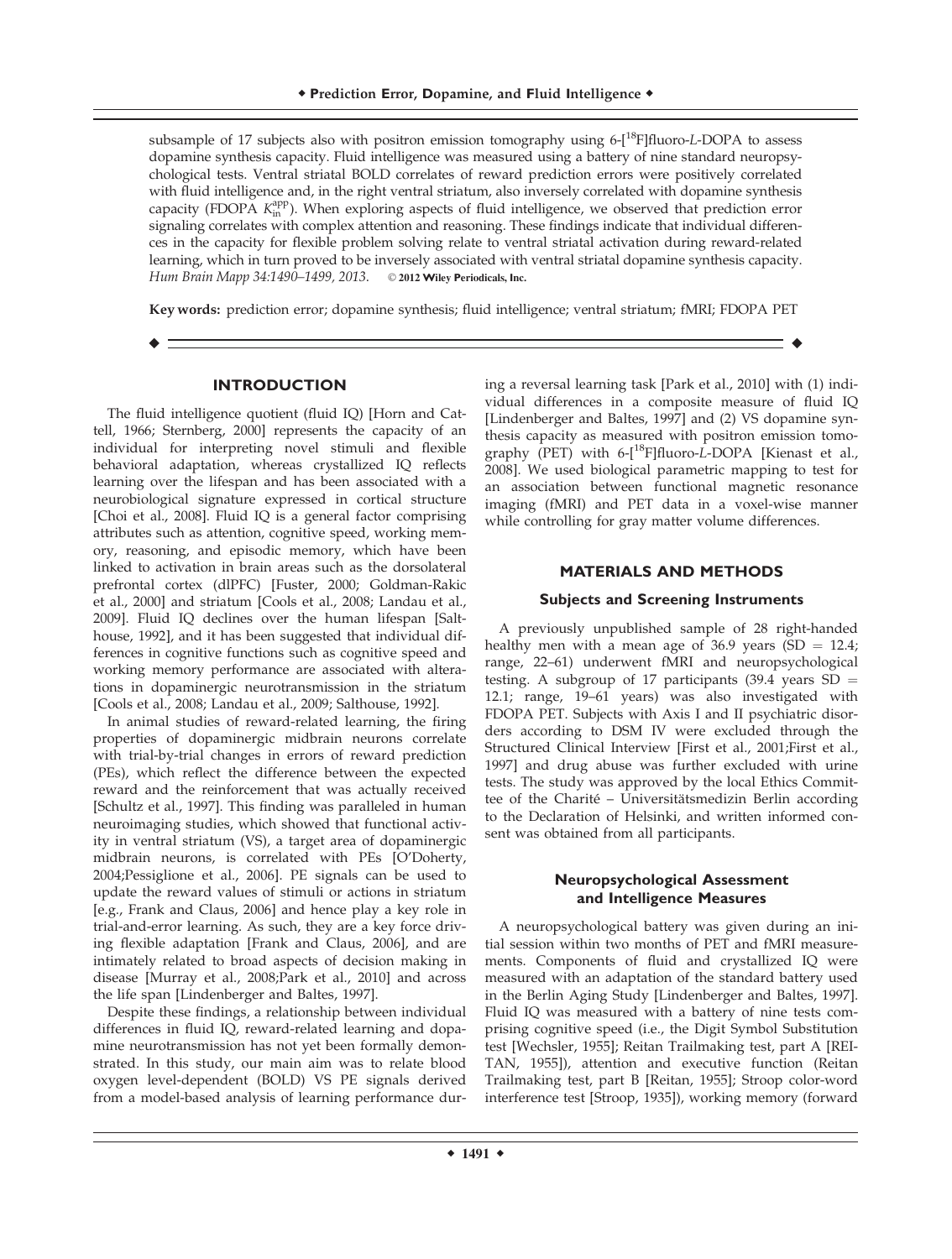and backward digit span tests [Wechsler, 1955], episodic memory (Rivermead Behavioral Memory Test [Beckers et al., 1992]; auditory verbal learning test [Helmstaedter et al., 2001]), and reasoning [figural analogies [Horn, 1983]: for details, see Supporting Information S1].

Fluid IQ scores were derived from a factorial analysis of the raw scores of each of these tests using SPSS 11.0 for Macintosh (SPSS, Inc). Specifically, we used a Varimax rotation with an Eigenvalue cutoff set to 1.0; the final (single factor) solution accounted for 74.3% of the variance in the nine tests provided). The final composite measure of fluid IQ hence reflects z-scores of aggregates of the nine tests provided derived from factorial analysis for the measured sample.

Furthermore, in order to allow for correlations within subdomains of fluid IQ we averaged z-scores of each test for each domain (i.e., for cognitive speed, DSST, and Trailmaking A; for complex attention, Trailmaking B and Stroop; for working memory, forward and backward digit span; for episodic memory, RBMT and AVLT, for reasoning, LPS-3 scores were used). Correlations between mean standardized scores in each domain (cognitive speed, attention, working memory, episodic memory, and reasoning) and the composite fluid IQ score ranged from 0.54 to 0.97 (all P-values < 0.001).

Crystallized IQ was estimated using a verbal knowledge test [Schmidt and Metzler, 1992], during which subjects are required to identify each one meaningful word from a total of 42 lists of five words (of which four are nonsense words), which are ordered in increasing difficulty as reflected by the frequency of word use, and raw scores were used as the variable of interest.

#### **Reversal Learning Task**

During fMRI acquisition, subjects performed a reversal learning task [Cools et al., 2002; Kahnt et al., 2009; Park et al., 2010] known to evoke a BOLD PE signal in the striatum [O'Doherty et al., 2004; O'Doherty, 2004]. In each of 200 trials (100 per session), subjects first saw two abstract targets on the screen and were asked to choose one of them as quickly as possible by pressing the left or right button with the left or right thumb on a response box (maximum response time: 2 s). A blue box surrounding their chosen target and feedback (either a green smiley face for positive feedback or a red frowning face for negative feedback) were simultaneously shown for 1 s. The trials were separated with a jittered interval of 1–6.5 s.

Participants went through a random sequence of three types of blocks. In block Type 1, a reward was delivered for choosing the right stimulus if less than 80% of the recent right choices had been rewarded, and a punishment delivered otherwise. Conversely, a punishment was delivered for choosing the left stimulus if less than 80% of the recent left choices had been punished, and a reward delivered otherwise. In block Type 2 the contingencies were simply reversed for left and right. In block Type 3, the probabilities were 50/50 instead of 80/20. Switches between blocks happened always after 16 trials, or any time after 10 trials if subjects reached 70% correct choices.

# **Computational Modeling of Reinforcement Learning**

The trial-by-trial sequence of choices for each subject was fit by a simple Rescorla-Wagner (RW) model [Sutton and Barto, 1998]. This model assumes that the likelihood of a subject choosing action  $a$  on trial  $t$  is proportional to a value  $Q_t(a)$  and given by the softmax

$$
p(a|Q_t) = \exp(Q_t(a)) / (\Sigma_{a'} \exp(Q_t(a'))).
$$

The value  $Q_t(a)$  in turn is the expected value of that action, i.e., the expected reinforcement conditional on taking the action. It is updated iteratively

$$
Q_t(a) = Q_{t-1}(a) + \varepsilon (R_t - Q_{t-1}(a))
$$

where  $\varepsilon$  is the learning rate. The variable  $R_t$  represents the effective reinforcement sensitivity as expressed by the effect of the reinforcement on the subject's choice behavior. This variable took on value  $R_t = \beta_{rew}$  if a reward was obtained and  $-\beta_{\text{pun}}$  if a punishment was obtained. To fit the models, parameters are transformed to lie on the real line vector of parameters. Letting  $\theta = [\varepsilon', \beta'_{\text{pun}} \beta'_{\text{rew}}]$  denote the vector of transformed parameters, we report the maximum a posteriori estimates of these parameters using a Gaussian prior with mean and variance parameters  $\mu$  and  $\Sigma$ :

$$
\theta_{\text{est}} = \arg \max_{\theta} \log p(A^i | \theta) p(\theta | \mu, \Sigma)
$$
  
= 
$$
\arg \max_{\theta} [\Sigma_t \log p(a_t^i | Q_t, \theta)] p(\theta | \mu, \Sigma).
$$

where  $A<sup>i</sup>$  represents all the actions by subject *i* and where the dependence of each individual action probability on the parameters  $\theta$  determining the Q value was emphasized. Importantly, we set the prior parameters empirically using Expectation Maximization to find the maximum likelihood estimates of  $\mu$  and  $\Sigma$  given all the data by all the subjects. Separate parameters were fitted to each subject. An empirical Bayesian approach was used to constrain the individual parameters and fit the prior distribution to the data directly [Huys et al., 2011].

On the basis of the individually fitted parameters  $\theta^i$  for each of the subjects, a temporal sequence of PEs was computed for each subject i as

$$
PE_t^i = R^i(t) - Q_t^i(a_t).
$$

## **FMRI Protocol**

#### fMRI acquisition

Functional imaging was conducted using a 3.0 Tesla GE Signa scanner with an 8 channel phase array head coil to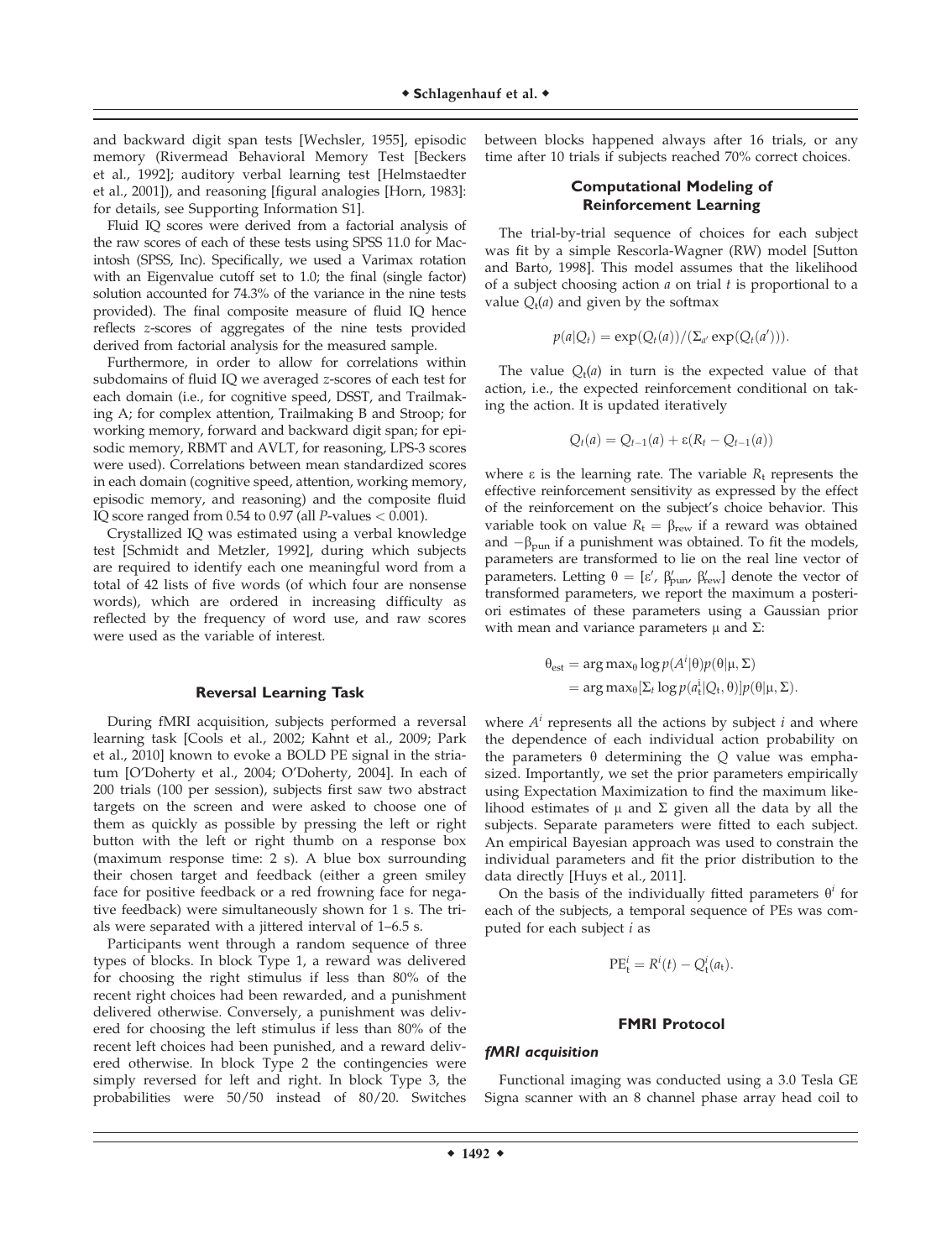acquire gradient echo T2\*-weighted echo-planar images as previously described [Kahnt et al., 2009; Park et al., 2010]. For each of the two sessions, 310 EPI volumes  $(\sim 12 \text{ min})$ containing 29 slices (4 mm thick) were acquired (repetition time (TR) =  $2,300$  ms, echo time (TE) =  $27$  ms, matrix size  $128 \times 128$  and a field of view (FOV) 256  $\times$  256 mm<sup>2</sup>, thus yielding an in-plane voxel resolution of 2.7 mm<sup>2</sup>, flip angle  $\alpha = 90^{\circ}$ ). A 3D anatomical image of the entire brain was obtained by using a T1-weighted 3D spoiled-gradient echo pulse sequence with (TR = 7.8 ms, TE = 3.2 ms, matrix size  $256 \times 256$ , FOV  $256 \times 256$  mm<sup>2</sup>, 1 mm slice thickness, flip angle  $\alpha = 20^{\circ}$ , voxel size 1 mm  $\times$  1 mm  $\times$  1 mm).

### fMRI data preprocessing

Functional imaging data were analyzed using SPM8 (Wellcome Department of Imaging Neuroscience, Institute of Neurology, London, UK; http://www.fil.ion.ucl.ac.uk/ spm/). ArtRepair was used to remove noise spikes and to repair bad slices within a particular scan and bad slices were repaired by interpolation between adjacent slices (''Noise Filtering'', http://cibsr.stanford.edu/tools/ArtRepair/ArtRepair.htm). After that the following preprocessing steps were performed: acquisition time and motion correction, coregistration of the mean EPI to the anatomical T1 image, spatial normalization, and segmentation into tissue classes of the T1 image using the unified segmentation approach as implemented in SPM8 [Ashburner and Friston, 2005], application of the normalization parameters to all functional images, and spatial smoothing with an isotropic Gaussian kernel of 8 mm full width at half maximum (FWHM) kernel.

## Statistical analysis

The images were analyzed in an event-related manner using the general linear model approach (GLM) as implemented in SPM8, Neuronal activity was modeled for win and loss trials separately by stick functions at the onsets of the feedback. We used a parametric design [Buchel et al., 1998; O'Doherty et al., 2007], in which the trial-by-trial PE values from the Rescorla-Wagner (RW) model modulated the amplitude of the trial related stick. Regressors of interest for the BOLD-responses corresponding to the trial-wise PEs were generated by convolving the modulated stimulus functions with the canonical hemodynamic response function (HRF), provided by SPM8. To account for signal fluctuations associated to the movement by susceptibility interaction, the six movement parameters from the realignment preprocessing step were included in the model as additional regressors. The individual contrast images for the contrast of the PE modulated feedback (combining win and loss feedback) were then taken to a random effects group-level analysis using a one sample t-test. To test for associations with measures of IQ, these measures were entered as covariates into additional random effects analyses. To control for age and individual fit of the Rescorla-

Wagner model, these variables were added as an additional covariate in the SPM analyses. Correlations were plotted using the mean PE-related signal in VS VOIs (described below) and fluid IQ.

## Correction for multiple comparisons

Small volume correction was used within the VS volume of interest (VOI). The VS VOI was constructed based on coordinates of previous findings using an in house tool provided by one of the authors (TW) to create an fMRI-literature based probabilistic VOI for the VS. To this end, we selected 16 recent papers containing data from 325 subjects [Bray and O'Doherty, 2007; Cohen, 2007; Cohen and Ranganath, 2005; D'Ardenne et al., 2008; Gershman et al., 2009; Kahnt et al., 2009; Krugel et al., 2009; Murray et al., 2008; O'Doherty et al., 2004; O'Doherty et al., 2003; Palminteri et al., 2009; Pessiglione et al., 2006; Rodriguez et al., 2006; Schonberg et al., 2010; Tobler et al., 2006; Valentin and O'Doherty, 2009]. From each study, the coordinates of PE-related activation for right and the left VS were extracted (see Supporting Information S2).

## **PET Protocol**

## PET acquisition

We used PET with FDOPA [Heinz et al., 2005;Kienast et al., 2008;Kumakura et al., 2007;Meyer-Lindenberg et al., 2002] to define the magnitude of the net blood brain clearance of FDOPA, designated as  $K_{\text{in}_1}^{\text{app}}$ ), which has units of cerebral blood flow (ml  $g^{-1}$  min<sup>21</sup>). Subjects reclined on the scanning bed and their head positioned within the aperture of the PET/CT (Siemens Biograph 16) scanner in 3D mode. After a low dose CT-scan, a dynamic ''listmode'' emission recording lasting 124 minutes started immediately after intravenous bolus administration of 200 MBq FDOPA. After CT-based tissue attenuation correction and scatter correction, listmode data were iteratively reconstructed (OSEM, 16 iterations with six subsets) and framed (30 frames:  $3 \times 20$  s,  $3 \times 1$  min,  $3 \times 2$  min,  $3 \times 3$  min,  $15$  $\times$  5 min, 3  $\times$  10 min). Arterial blood samples were collected during the emission recording (in the first 6 min continuous measuring using a blood sampler, then manually at intervals), and the total radioactivity concentration in plasma samples was measured using a well-counter cross-calibrated to the PET. The fractions of untransformed FDOPA and the main metabolite O-methyl-[<sup>18</sup>F]-fluoro-L-DOPA (OMFD) were measured in plasma extracts from blood collected at 5, 15, 30, 45, and 60 postinjection by reversed phase HPLC, and the continuous arterial input functions were calculated by bi-exponential fitting of the measured fractions [Gillings et al., 2001]. We had initially intended to calculate  $V_{d}$ , the steady-state storage capacity for FDOPA as described in Kienast et al. [2008] and elsewhere. However, the occurrence of extensive head motion during the second scanning hour precluded this analysis in 9 out of 17 participants. Therefore we confined our analysis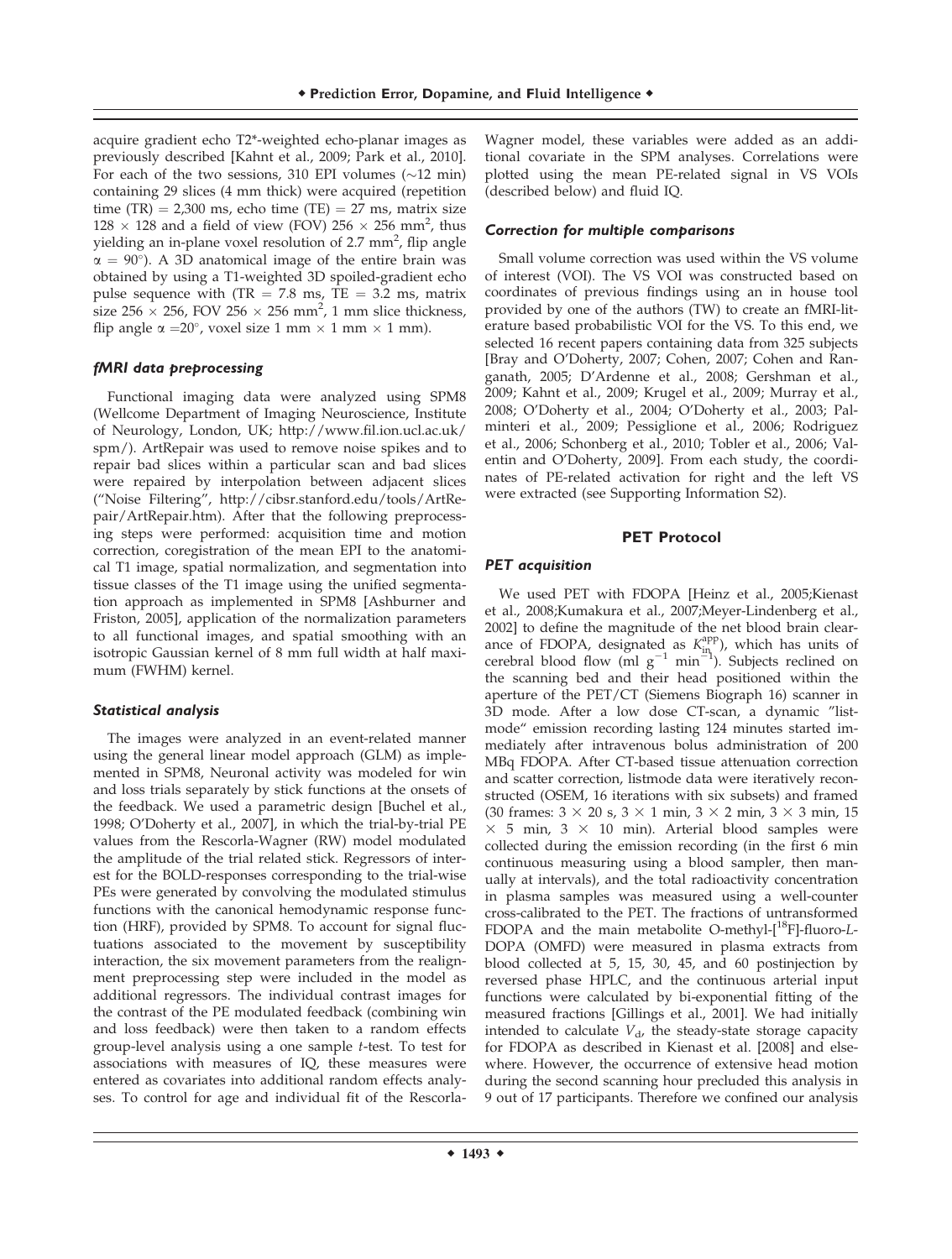to the conventional net blood brain clearance of FDOPA  $(K<sub>in</sub><sup>app</sup>)$  during the first scanning hour.

# PET data preprocessing

PET data were analyzed using SPM8 (Wellcome Department of Imaging Neuroscience, Institute of Neurology, London, UK; http://www.fil.ion.ucl.ac.uk/spm/). The emission recording frames and the individual T1 image were coregistered to frame 12. The individual anatomical T1 image was spatially normalized using the unified segmentation approach of SPM8 [Ashburner and Friston, 2005], and the computed normalization parameters were applied to all frames.

# Voxel-wise quantification of net blood brain clearance of FDOPA

The net blood-brain clearance of FDOPA from plasma to brain ( $K_{\text{in}}^{\text{app}}$ , ml  $g^{-1}$  min $^{-1}$ ) was calculated voxel-wise by Gjedde-Patlak Linear Graphic analysis [Patlak and Blasberg, 1985] after subtracting the radioactivity measured in the cerebellum (using the mean activity within a standard cerebellum mask as defined in the WFU Pick Atlas), and using the frames of the first 60 min of the emission recording for the linear analysis [Cumming and Gjedde, 1998; Kumakura and Cumming, 2009]. The  $K_{\text{in}}^{\text{app}}$  images were spatially smoothed with a Gaussian kernel of 8 mm full width at half maximum (FWHM). This net blood-brain clearance is a macroparameter defined as K1  $\times$  k3/(k2 + k3), where K1 and k2 describe the partitioning across the blood brain barrier, and k3 is the relative activity of DOPA decarboxylase with respect to exogenous FDOPA. As such FDOPA  $K_{\text{in}}^{\text{app}}$  describes the capacity to synthesize the dopamine from exogenous dopamine, as distinct from the dopamine synthesis rate, which depends on the unknown brain activity of tyrosine hydroxylase.

## Biological parametric mapping (BPM)

To test for association of local  $K_{\text{in}}^{\text{app}}$  and local PE related BOLD response Biological Parametric Mapping [BPM; Casanova et al., 2007] was used. Because both values appear to depend on local neuronal structures as reflected in gray matter density [Goense and Logothetis, 2008; Woodward et al., 2009], data should be corrected for this unspecific usually age related—proportion of variance. Group models containing locally specific variable values can take advantage of this multimodal information and can best preserve the physiological meaningful local relationships. However, the algorithms currently implemented in SPM are not able to fit such locally different models to the data. To overcome this limitation, we used the BPM-Toolbox [Casanova et al., 2007]. The conceptual difference between this approach and a conventional SPM style group analysis is in the use of other images as covariates. To evaluate the impact of dopamine synthesis capacity on the fMRI PE signal a BPM



#### **Figure 1.**

Prediction error signal in the bilateral ventral striatum. Coronal slice at MNI coordinate  $y = 6$ , statistical threshold  $t > 3.0$ , minimum cluster size  $= 20$  voxels). [Color figure can be viewed in the online issue, which is available at wileyonlinelibrary.com.]

ANCOVA design was used with fMRI as primary modality, FDOPA  $K_{\text{in}}^{\text{app}}$  maps and gray matter density from the structural MRI as imaging covariate and age as nonimaging covariate. Modulated gray matter density images of each participant were calculate from the structural high-resolution T1-weigthed MRI images using the unified segmentation approach [Ashburner and Friston, 2005] as implemented in SPM8 and smoothed with a 8 mm full width at half maximum Gaussian kernel.

#### **RESULTS**

Participants made on average  $72.8\% \pm 6.3\%$  correct responses and reached criterion on  $5.5 \pm 1.3$  conditions with a learning speed of  $6.8 \pm 1.0$  trials. In the fMRI group of 28 healthy controls, we observed a significant PE signal in VS (right VS:  $t = 3.113$ ;  $x = 20$ ,  $y = 6$ ,  $z = -5$ ;  $P_{\text{FWE-cor}}$ rected for VS VOI = 0.019; left VS:  $t = 3.230$   $x = -11$ ,  $y = 8$ ,  $z = -3$ ; P<sub>FWE-corrected for VS VOI</sub> =0.019) (Fig. 1).

Fluid IQ was significantly and positively correlated with the BOLD PE signal in bilateral VS (right VS:  $t = 3.617$ ;  $x = 20$ ,  $y = 3$ ,  $z = -8$ ;  $P_{\text{FWE-corrected for VS VOI}} = 0.007$ ; and left VS:  $t = 2.994$ ;  $x = -11$ ,  $y = 8$ ,  $z = -3$ ; P<sub>FWE-corrected for</sub>  $_{\text{VS VOI}}$  = 0.031), while crystalline IQ displayed no association, even when applying a much lower statistical threshold ( $P_{\text{FWE-corrected}}$  for vs vOI > 0.2). There was no correlation between fluid IQ and correct responses on the reversal learning task ( $r = -0.015$ ,  $P > 0.9$ ).

Fluid IQ declined with age  $(r = -0.647; P < 0.001)$ . Upon controlling for age by introducing age as an additional covariate into the SPM analysis, VS PE signal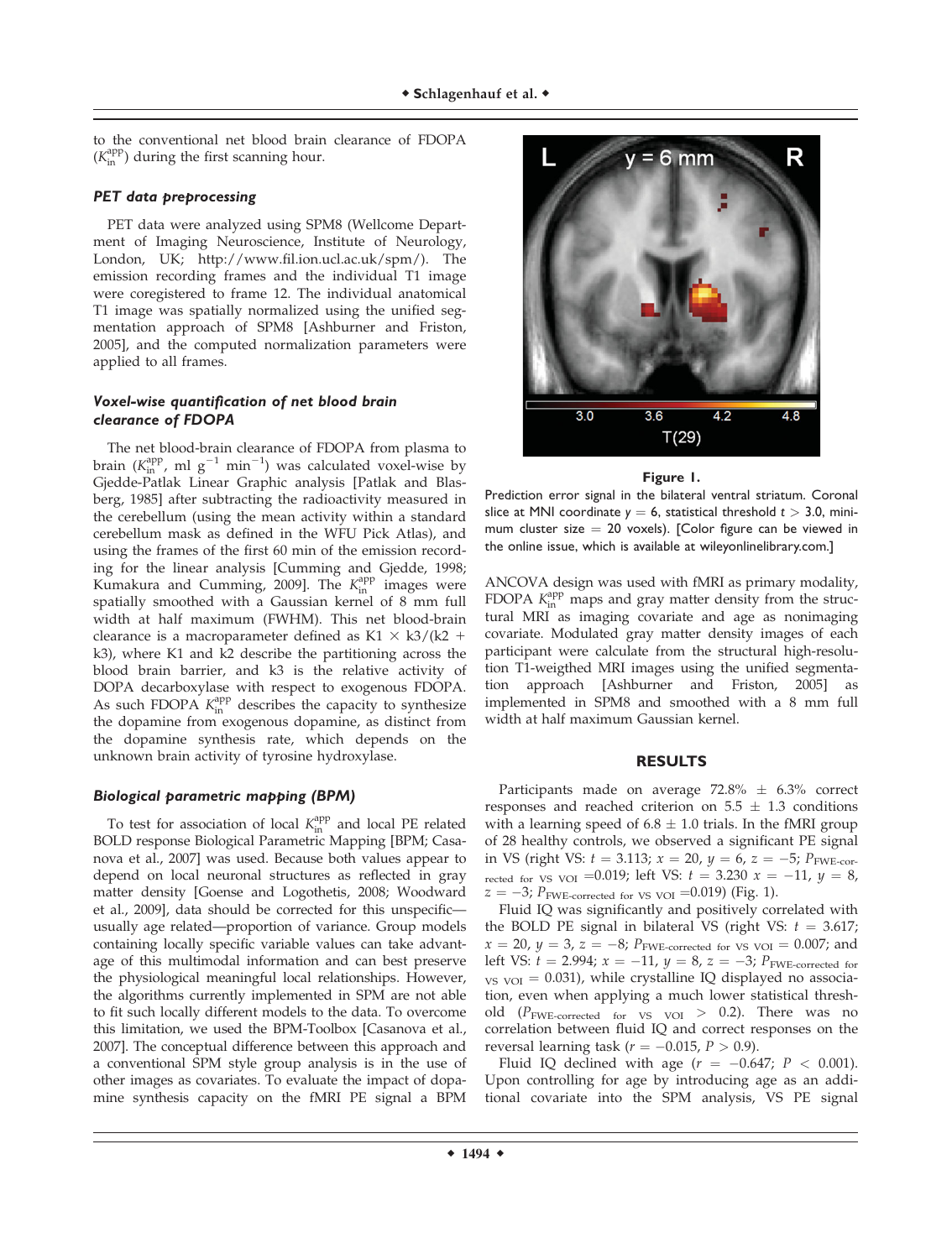

**Figure 2.**

Positive correlation between prediction error signal and fluid intelligence. Mean prediction error signal extracted from the bilateral ventral striatal VOI (shown on the right panel) plotted against the z-value of the fluid intelligence score (Z<sub>fluid IQ</sub>). [Color figure can be viewed in the online issue, which is available at wileyonlinelibrary.com.]

remained associated with fluid IQ (right VS:  $t = 3.959$ ;  $x =$ 20,  $y = 6$ ,  $z = -8$ ;  $P_{\text{FWE-corrected for VS VOI}} = 0.004$ ; left VS:  $t = 3.970; x = -11, y = 11, z = -3; P<sub>FWE-corrected for VS VOI</sub>$  $= 0.004$ ), suggesting that this association was not simply explained by an age-related decline in fluid IQ (Fig. 2). The positive correlation between VS PE signal and fluid IQ also remained significant when individual model fit (predictive probability) was introduced as an additional covariate (right VS:  $t = 3.47; x = 17, y = 6, z = -8; P<sub>FWE</sub>$ corrected for VS VOI = 0.010; left VS:  $t = 3.32$ ;  $x = -11$ ,  $y =$ 11,  $z = -3$ ;  $P_{\text{FWE-corrected for VS VOI}} = 0.001$ .

Regarding exploratory analyses of associations between components of fluid IQ (attention, reasoning, working memory, episodic memory, and cognitive speed) while controlling for age, we observed a significant positive correlation of VS PE-related signals with attention (left VS:  $t = 3.117; x = -11, y = 11, z = -3; P<sub>FWE-corrected for VS VOI</sub>$ 0.026) and reasoning performance (right VS:  $t = 2.735$ ;  $x =$ 15,  $y = 8$ ,  $z = -5$ ;  $P_{\text{FWE-corrected for VS VOI}} = 0.043$ ; left VS:  $t = 3.024$ ;  $x = -16$ ,  $y = 11$ ,  $z = -3$ ; P<sub>FWE-corrected for VS VOI</sub> = 0.030).

A subgroup of the participants ( $n = 17$ ; 39.4 years SD = 12.1; range, 19–61 years) also underwent PET with 6- [ 18F]fluoro-L-DOPA (FDOPA) to directly measure individual differences in dopamine metabolism. Dopamine synthesis capacity  $(K_{\text{in}}^{\text{app}})$ ; ml  $g^{-1}$  min<sup>-1</sup>), which represents the net influx of FDOPA to the brain relative to the metabolite-corrected plasma input, was computed on a voxel-wise basis [Kienast et al., 2008].

The association between local BOLD response elicited by PE and local dopamine synthesis capacity  $K_{\text{in}}^{\text{app}}$  was tested on a voxel-by-voxel basis to best take advantage of the multimodal imaging information. The Biological Parametric Mapping Toolbox (BPM) was applied [Casanova et al., 2007], which in contrast to standard SPM analyses allows the use of other parametric images such as  $K_{\text{in}}^{\text{app}}$  as covariates. This analysis revealed an inverse correlation between local FDOPA  $K_{\text{in}}^{\text{app}}$  and BOLD PE signal in right VS (*t* 4.40; x 15, y 13, z -8;  $P_{\text{FWE-corrected for VS VOI}} =$ 0.011), but not on the left side ( $P_{\text{fwe-corrected for VS VOI}}$ . 0.8; uncorrected  $P$  0.020) (Fig. 3).

## **DISCUSSION**

We learn from making mistakes and need to adapt our predictions in the face of changing circumstances; iterative learning via PEs plays a major role in such learning processes [Friston, 2010; O'Doherty et al., 2004; Park et al., 2010; Pessiglione et al., 2006; Sutton and Barto, 1998]. Our data show for the first time that individual neuronal signatures of PEs were directly related to individual differences in fluid IQ, even when correcting for the decline of fluid IQ with age: The age-independent association between fluid IQ and the functional correlate of a VS PE signal suggests that the VS contributed to individual differences in cognitive flexibility.

This interpretation was given credence by two further analyses. First, more detailed analyses of the subcomponents of fluid IQ, which revealed that VS PE signaling was associated particularly with capacities such as complex attention and reasoning performance that are intimately related to error detection [Fuster, 2000]. Second, the correlation between fluid IQ and the VS BOLD correlate of PEs remained significant when we controlled for how well the PEs accounted for behavior (i.e., when controlling for the posterior likelihood the model assigned the data). This latter result is critical and supports our interpretation. If the VS BOLD correlates strongly with PEs in one subject but not another one, then that might just be because one subject used PEs to guide their behavior, while the other subject did not. Had the correlation with fluid IQ not survived correction for model fit, then the conclusion would have had to be that subjects with higher IQ were more likely to learn using PEs than subjects with lower IQ, and thus that the VS correlate was a reflection of this strategic difference. Our data do not support that conclusion. Indeed, such a conclusion would have been counterintuitive. If anything, subjects with higher fluid IQ could have been more inclined to extract and use the complex hidden Markovian structure of the task instead of approximating it with PE learning and this would have improved performance overall. However, we did not find any association between overall performance and fluid IQ. Furthermore, displacement of the model-free by modelbased decision making should, if anything, have led to a negative correlation between PE signaling and fluid IQ.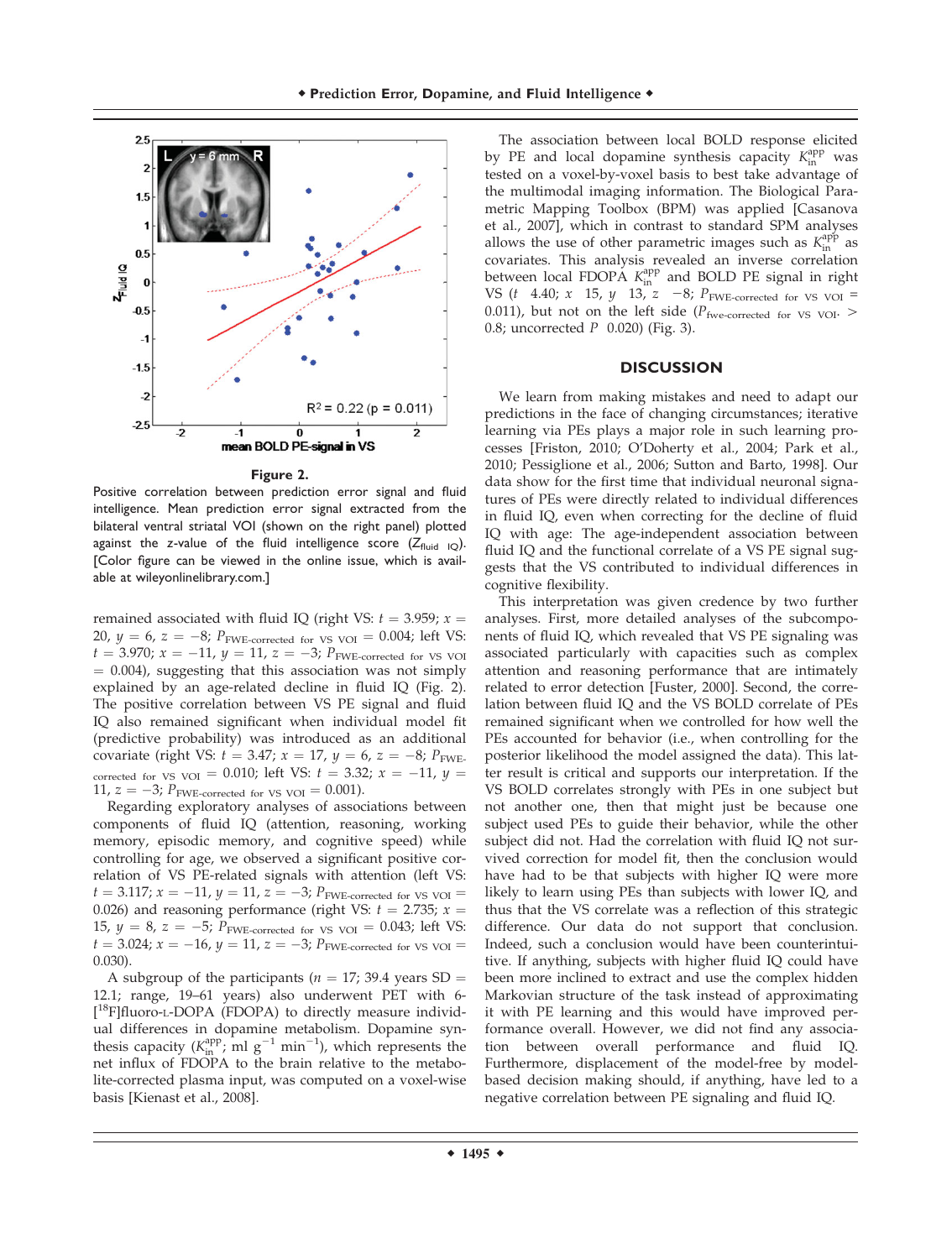



Negative correlation between dopamine synthesis capacity as assessed in vivo with FDOPA PET and the BOLD prediction error signal in the ventral striatum. Left panel: Voxel-by-voxel association between FDOPA  $K_{\text{in}}^{\text{app}}$  and BOLD prediction error signal from the Biological Parametric Mapping analysis. Coronal slice at MNI coordinate  $y$  12, statistical threshold  $t > 3.0$ , mini-

mum cluster size 20 voxels). Right panel: Plot of *z*-standardized mean  $K_{\text{in}}^{\text{app}}$  value derived from the right VS VOI and mean BOLD prediction error signal derived from the right ventral striatal VOI. [Color figure can be viewed in the online issue, which is available at wileyonlinelibrary.com.]

To interpret these results, we turn to the finding that several types of learning can co-exist, and be expressed at different times. In rats, lesions of different parts of the prefrontal cortex can reveal ''latent'' habitually learned responses when goal-directed decisions are normally expressed [Killcross and Coutureau, 2003]. In this article, the use of PEs is explicitly motivated by their neurobiological face value in terms of DA phasic responses [Pessiglione et al., 2006; Schultz et al., 1997]. However, such iterative PE learning forfeits much of the intricate structure of reversal learning tasks (for instance Hidden Markov Models; e.g. [Hampton et al., 2006]. As such, the BOLD correlates of PE learning we observe is best taken as an index of PE learning that is ongoing even though it may not be fully expressed (and thus not be correlated with behavioral fit). Thus, subjects with higher fluid IQ show a higher subcortical, ongoing, RW learning even when this is not in charge. This suggests an interpretation whereby high fluid IQ subjects show a more varied, multifaceted approach to learning: rather than only exploiting one aspect of the reinforcement feedback, they exploit multiple interpretations of reinforcements, possibly allowing for more flexible future deployment of a larger variety of behavioral strategies. Our data point to VS PE signals as one key ingredient of such fluid flexibility.

The PE signal closely matches the temporal properties of a phasic dopamine response [Schultz et al., 1997] and appears to be modulated by dopamine agonists [Pessiglione et al., 2006]. While acute striatal dopamine release

correlated with functional activation of the substantia nigra/ventral tegmental area during reward anticipation [Schott et al., 2008], it has to date not been explored whether individual differences in dopaminergic neurotransmission as assessed in vivo with PET are directly correlated with the PE related BOLD response [O'Doherty, 2004]. Like functional activation during reward anticipation, the PE signal may well be triggered by phasic alterations in firing rates of dopaminergic neurons and their respective effect on striatal neurotransmission [Pessiglione et al., 2006], while the magnitude of dopamine synthesis capacity  $K_{\text{in}}^{\text{app}}$  likely reflects the local parenchymal brain capacity to form  $[$ <sup>18</sup>F]fluorodopamine from plasma FDOPA, and to retain that product within vesicles, mainly located in dopaminergic nerve terminals. FDOPA  $K_{\text{in}}^{\text{app}}$  is thus widely accepted as a surrogate marker for the activity of DOPA-decarboxylase and is interpreted as an index of dopamine synthesis capacity [Kumakura and Cumming, 2009]. Studies in Parkinson' disease patients with a loss of nigrostriatal nerve terminals found reduced FDOPA  $K_{\text{in}}^{\text{app}}$ [Kumakura and Cumming, 2009] and therefore this macroparameter may reflect the density of dopaminergic innervations [Pate et al., 1993]. Therefore, one may have expected to find a positive correlation between VS PE signaling and dopamine synthesis capacity.

Indeed, dopamine depletion via blockade of synthesis reduces electrically evoked dopamine release [Venton et al., 2006]; however, such a rather profound stimulation of dopamine release rapidly depletes presynaptic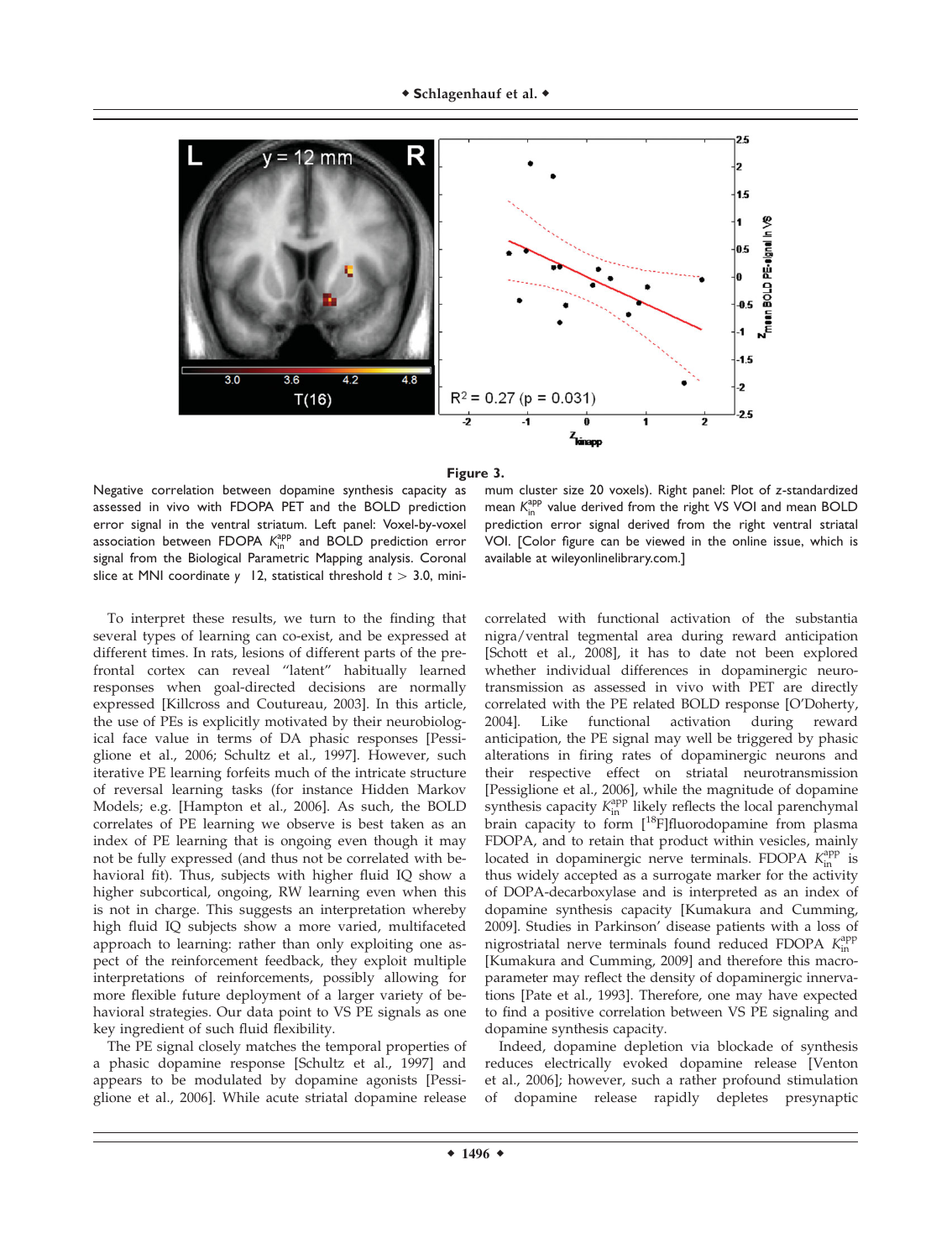dopamine storage pools and may impair continuous tonic as well as stimulus-driven phasic [Goto et al., 2007] dopamine release. In our study, we observed a negative correlation in right VS between dopamine synthesis capacity and the functional PE signal. One explanation for this comes from animal and human studies with DA agonists and antagonists, which suggest that dopamine synthesis capacity is regulated by presynaptic autoreceptors [Cumming et al., 1997; Vernaleken et al., 2006]. In FDOPA PET studies of cats and healthy human volunteers Hassoun et al. calculated the magnitude of FDOPA influx in striatum relative to a reference brain region during the interval of 60 – 90 minutes after tracer injection. Comparison of the results obtained at baseline and during sensory stimulation (i.e. radial nerve stimulation) revealed in both species a significant decline in the apparent rate constant for FDOPA utilization in striatum [Hassoun et al., 2005]. In earlier [<sup>11</sup>C]raclopride studies from the same research group, the same stimulus had evoked declines in dopamine  $D_{2/3}$  receptor availability, suggestive of increased dopamine release [Thobois et al., 2004]. Although we note that their reference tissue FDOPA utilization estimates, which assumed irreversible trapping, could have been under-estimated in a condition of increased dopamine turnover, their results were interpreted to reveal an inverse relationship between dopamine synthesis capacity and stimulus-evoked dopamine release. Interestingly, a recent dual tracer PET study with [<sup>11</sup>C]raclopride and the alternate DOPA decarboxylase tracer L-[β-<sup>11</sup>C]DOPA likewise reported a negative correlation between baseline  $D_{2/3}$  receptor availability and dopamine synthesis capacity in striatum of healthy human subjects [Ito et al., 2011]. In the context of our present findings, we suggest that presynaptic  $D_{2/3}$  autoreceptors may normally mediate a compensatory balance between pre- and postsynaptic aspects of dopamine transmission, characterized by an inverse relationship between synthesis capacity and dopamine release.

Therefore, our finding of an inverse relationship between synthesis capacity and functional PE signal may indicate a homeostatic regulation of dopamine synthesis, under the control of autoreceptors. Indeed, dopaminergic autoreceptor availability in human mesencephalon was inversely correlated with striatal dopamine release evoked by amphetamine [Buckholtz et al., 2010]. Animal research has also suggested that a rather continuous, tonic mode of dopamine release is negatively correlated with a phasic dopamine signal [Goto et al., 2007; Grace, 1991; Grace, 2000]. The FDOPA  $K_{\text{in}}^{\text{app}}$  is a steady-state parameter measured during an hour, presumably reflecting the long-lasting rather than phasic aspects of dopaminergic neurotransmission, although the exact mechanism of synthesis capacity and dopamine release remains to be elucidated. Therefore, one possible interpretation of the observed inverse correlation between the VS PE signal and local dopamine synthesis capacity is that these two measures reflect a phasic versus tonic component of dopaminerelated neurotransmission.

Higher dopamine synthesis capacity in some subjects does not necessarily reflect hereditary differences in DA neurotransmission; instead, elevated DA levels have, for instance, been found in socially stressed primates [Morgan et al., 2002; Nader et al., 2006]. In subjects with rather high levels of DA synthesis capacity and putatively higher stress levels (such as patients with psychosis [van Os et al., 2010], both impaired cognitive performance and a reduced VS PE signal has been reported [Heinz and Schlagenhauf, 2010; Murray et al., 2008]. Further studies are needed to assess acute and chronic stress effects on DA neurotransmission and their respective effects on cognitive performance.

Limitations of our study include the cross-sectional nature of our data, the limitation to male subjects, and the relatively limited sample size of  $n = 17$  for the multimodal imaging group, which nevertheless yielded significant correlations between VS PE signaling and dopamine synthesis capacity in VS. We only observed a significant correlation between FDOPA  $K_{\text{in}}^{\text{app}}$  and the functional PE signal in the right but not left VS, and further studies may be required to clarify whether there are indeed lateralization differences in the mediation of PE signaling by striatal dopamine.

Altogether, our data reveal a potential mechanism directly linking individual differences in functional brain activation associated with reward PEs to flexible cognitive performance. Indeed, phasic alterations in striatal PE signaling appear to preferentially facilitate complex reasoning and staying on task [Aalto et al., 2005; Goto and Grace, 2005]. It has been suggested that cognitive performance can be targeted pharmacologically by dopaminergic agents such as modafinil [Grady et al., 2010]; however, the inverse correlation observed in this study between right VS dopamine synthesis and PE signaling in VS suggests that pharmacological intervention seeking to optimize cognitive abilities may face unexpected side-effects due to the apparently complex nature of striatal dopaminergic signaling.

#### **ACKNOWLEDGMENTS**

The authors thank R. Lorenz, M. Keitel, A. Goldmann, and B. Neumann for assistance during data acquisition; N. Fonyuy and E. Jaeschke for organization and assistance during FDOPA PET; R. Michel and A. Gerhardt for radiochemical analysis; T. Mell and T. Dembler for assistance in neuropsychological testing.

## **REFERENCES**

- Aalto S, Bruck A, Laine M, Nagren K, Rinne JO (2005): Frontal and temporal dopamine release during working memory and attention tasks in healthy humans: A positron emission tomography study using the high-affinity dopamine D-2 receptor ligand [C-11]FLB 457. J Neurosci 25:2471–2477.
- Ashburner J, Friston KJ (2005): Unified segmentation. Neuroimage 26:839–851.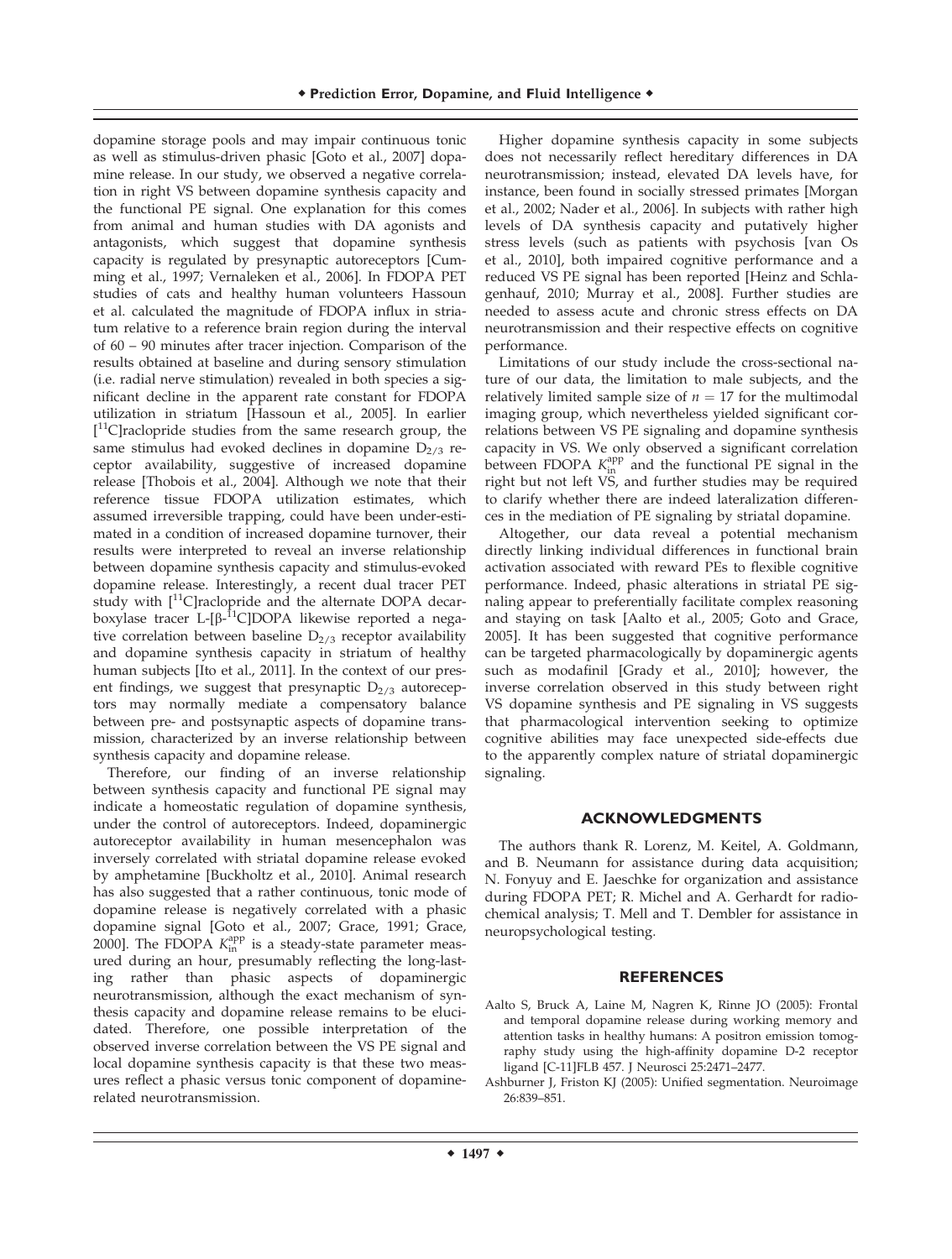- Beckers K, Behrends U, Canavan A (1992): Deutsche Version des Rivermead Behavioral Memory Test. Bury St. Edmunds: Thames Valley Test Company.
- Bray S, O'Doherty J (2007): Neural coding of reward-prediction error signals during classical conditioning with attractive faces. J Neurophysiol 97:3036–3045.
- Buchel C, Holmes AP, Rees G, Friston KJ (1998): Characterizing stimulus-response functions using nonlinear regressors in parametric fMRI experiments. Neuroimage 8:140–148.
- Buckholtz JW, Treadway MT, Cowan RL, Woodward ND, Li R, Ansari MS, Baldwin RM, Schwartzman AN, Shelby ES, Smith CE, Kessler RM, Zald DH (2010): Dopaminergic network differences in human impulsivity. Science 329:532.
- Casanova R, Srikanth R, Baer A, Laurienti PJ, Burdette JH, Hayasaka S, Flowers L, Wood F, Maldjian JA (2007): Biological parametric mapping: A statistical toolbox for multimodality brain image analysis. Neuroimage 34:137–143.
- Choi YY, Shamosh NA, Cho SH, DeYoung CG, Lee MJ, Lee JM, Kim SI, Cho ZH, Kim K, Gray JR, Lee KH (2008). Multiple bases of human intelligence revealed by cortical thickness and neural activation. J Neurosci 28:10323–10329.
- Cohen MX (2007): Individual differences and the neural representations of reward expectation and reward prediction error. Soc Cogn Affective Neurosci 2:20–30.
- Cohen MX, Ranganath C (2005): Behavioral and neural predictors of upcoming decisions. Cogn Affective Behav Neurosci 5:117–126.
- Cools R, Clark L, Owen AM, Robbins TW (2002): Defining the neural mechanisms of probabilistic reversal learning using event-related functional magnetic resonance imaging. J Neurosci 22:4563–4567.
- Cools R, Gibbs SE, Miyakawa A, Jagust W, D'Esposito M (2008): Working memory capacity predicts dopamine synthesis capacity in the human striatum. J Neurosci 28:1208–1212.
- Cumming P, Ase A, Laliberte C, Kuwabara H, Gjedde A (1997): In vivo regulation of DOPA decarboxylase by dopamine receptors in rat brain. J Cereb.Blood Flow Metab 17:1254–1260.
- Cumming P, Gjedde A (1998): Compartmental analysis of dopa decarboxylation in living brain from dynamic positron emission tomograms. Synapse 29:37–61.
- D'Ardenne K, McClure SM, Nystrom LE, Cohen JD (2008): BOLD responses reflecting dopaminergic signals in the human ventral tegmental area. Science 319:1264–1267.
- First MB, Spitzer RL, Gibbon M, Williams J (2001): Structured Clinical Interview for DSM-IV-TR Axis I Disorders, Research Version, Patient Edition With Psychotic Screen (SCID-I/P W/ PSY SCREEN). New York: New York State Psychiatric Institute.
- First M, Spitzer R, Gibbon M, Williams J (1997): Structured Clinical Interview for DSM-IV Personality Disorders, (SCID-II). Washington, D.C.: American Psychiatric Press.
- Frank MJ, Claus ED (2006): Anatomy of a decision: Striato-orbitofrontal interactions in reinforcement learning, decision making, and reversal. Psychol Rev 113:300–326.
- Friston K (2010): The free-energy principle: A unified brain theory? Nat Rev Neurosci 11:127–138.
- Fuster JM (2000): Executive frontal functions. Exp Brain Res 133:66–70.
- Gershman SJ, Pesaran B, Daw ND (2009): Human reinforcement learning subdivides structured action spaces by learning effector-specific values. J Neurosci 29:13524–13531.
- Gillings NM, Bender D, Falborg L, Marthi K, Munk OL, Cumming P (2001): Kinetics of the metabolism of four PET radioligands in living minipigs. Nucl Med Biol 28:97–104.
- Goense JB, Logothetis NK (2008): Neurophysiology of the BOLD fMRI signal in awake monkeys. Curr Biol 18:631–640.
- Goldman-Rakic PS, Muly EC, III, Williams GV (2000): D(1) receptors in prefrontal cells and circuits. Brain Res Brain Res Rev 31:295–301.
- Goto Y, Grace AA (2005): Dopaminergic modulation of limbic and cortical drive of nucleus accumbens in goal-directed behavior. Nat Neurosci 8:805–812.
- Goto Y, Otani S, Grace AA (2007): The Yin and Yang of dopamine release: A new perspective. Neuropharmacology 53:583–587.
- Grace AA (1991): Phasic versus tonic dopamine release and the modulation of dopamine system responsivity: A hypothesis for the etiology of schizophrenia. Neuroscience 41:1–24.
- Grace AA (2000): The tonic/phasic model of dopamine system regulation and its implications for understanding alcohol and psychostimulant craving. Addiction 95 (Suppl 2):S119–S128.
- Grady S, Aeschbach D, Wright KP Jr, Czeisler CA (2010): Effect of modafinil on impairments in neurobehavioral performance and learning associated with extended wakefulness and circadian misalignment. Neuropsychopharmacology 35:1910–1920.
- Hampton AN, Bossaerts P, O'Doherty JP (2006): The role of the ventromedial prefrontal cortex in abstract state-based inference during decision making in humans. J Neurosci 26:8360–8367.
- Hassoun W, Thobois S, Ginovart N, Garcia-Larrea L, Cavorsin ML, Guillouet S, Bonnefoi F, Costes N, Lavenne F, Martin JP, Broussolle E, Leviel V (2005): Striatal dopamine during sensorial stimulations: A [18F]FDOPA PET study in human and cats. Neurosci Lett 383:63–67.
- Heinz A, Schlagenhauf F (2010): Dopaminergic dysfunction in schizophrenia: salience attribution revisited. Schizophr Bull 36:472–485.
- Heinz A, Siessmeier T, Wrase J, Buchholz HG, Grunder G, Kumakura Y, Cumming P, Schreckenberger M, Smolka MN, Rosch F, Mann K, Bartenstein P (2005): Correlation of alcohol craving with striatal dopamine synthesis capacity and D2/3 receptor availability: A combined [18F]DOPA and [18F]DMFP PET study in detoxified alcoholic patients. Am J Psychiatry 162: 1515–1520.
- Helmstaedter C, Lendt M, Lux S (2001): VLMT-Verbaler Lernund Merkfähigkeitstest 1. Auflage. Göttingen: Hogrefe Verlag.
- Horn JL, Cattell RB (1966): Age differences in primary mental ability factors. J Gerontol 21:210-220.
- Horn W (1983): L-P-S Leistungsprüfsystem. 2. Auflage. Göttingen: Hogrefe.
- Huys QJM, Cools R, Gölzer M, Friedel E, Heinz A, Dolan RJ, Dayan P (2011): Disentangling the roles of approach, activation and valence in instrumental and Pavlovian responding. PLoS Comput Biol 7:e1002028.
- Ito H, Kodaka F, Takahashi H, Takano H, Arakawa R, Shimada H, Suhara T (2011): Relation between presynaptic and postsynaptic dopaminergic functions measured by positron emission tomography: Implication of dopaminergic tone. J Neurosci 31:7886–7890.
- Kahnt T, Park SQ, Cohen MX, Beck A, Heinz A, Wrase J (2009): Dorsal striatal-midbrain connectivity in humans predicts how reinforcements are used to guide decisions. J Cogn Neurosci 21:1332–1345.
- Kienast T, Hariri AR, Schlagenhauf F, Wrase J, Sterzer P, Buchholz HG, Smolka MN, Grunder G, Cumming P, Kumakura Y, Bartenstein P, Dolan RJ, Heinz A (2008): Dopamine in amygdala gates limbic processing of aversive stimuli in humans. Nat Neurosci 11:1381–1382.